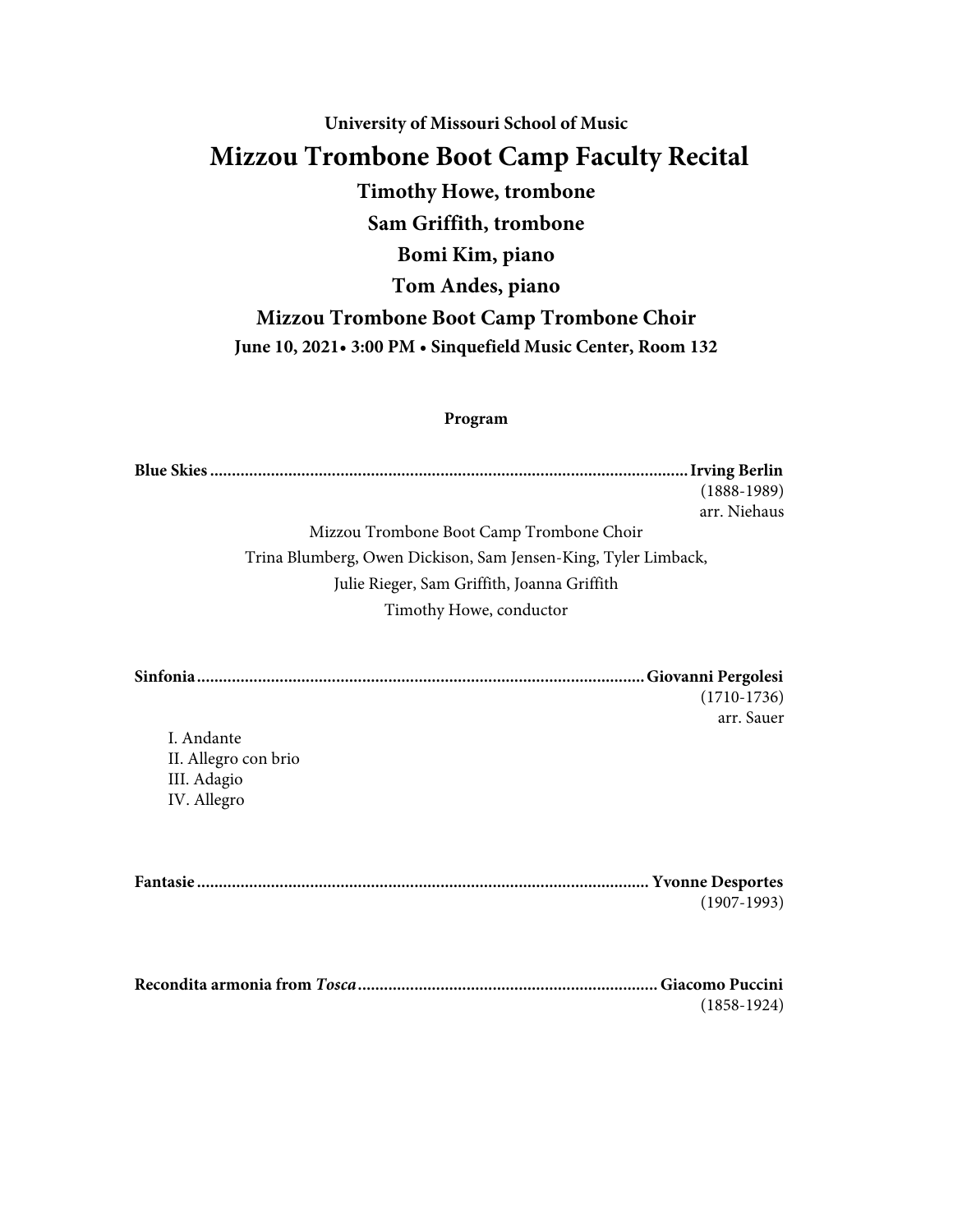| $(1800-1865)$                                                    |
|------------------------------------------------------------------|
| I. Andante-Theme and Variations<br>II. Adagio<br>III. Allegretto |
| Dr. Timothy Howe, trombone                                       |
| Bomi Kim, piano                                                  |
|                                                                  |
|                                                                  |
|                                                                  |
|                                                                  |

Dr. Sam Griffith, trombone Tom Andes, piano